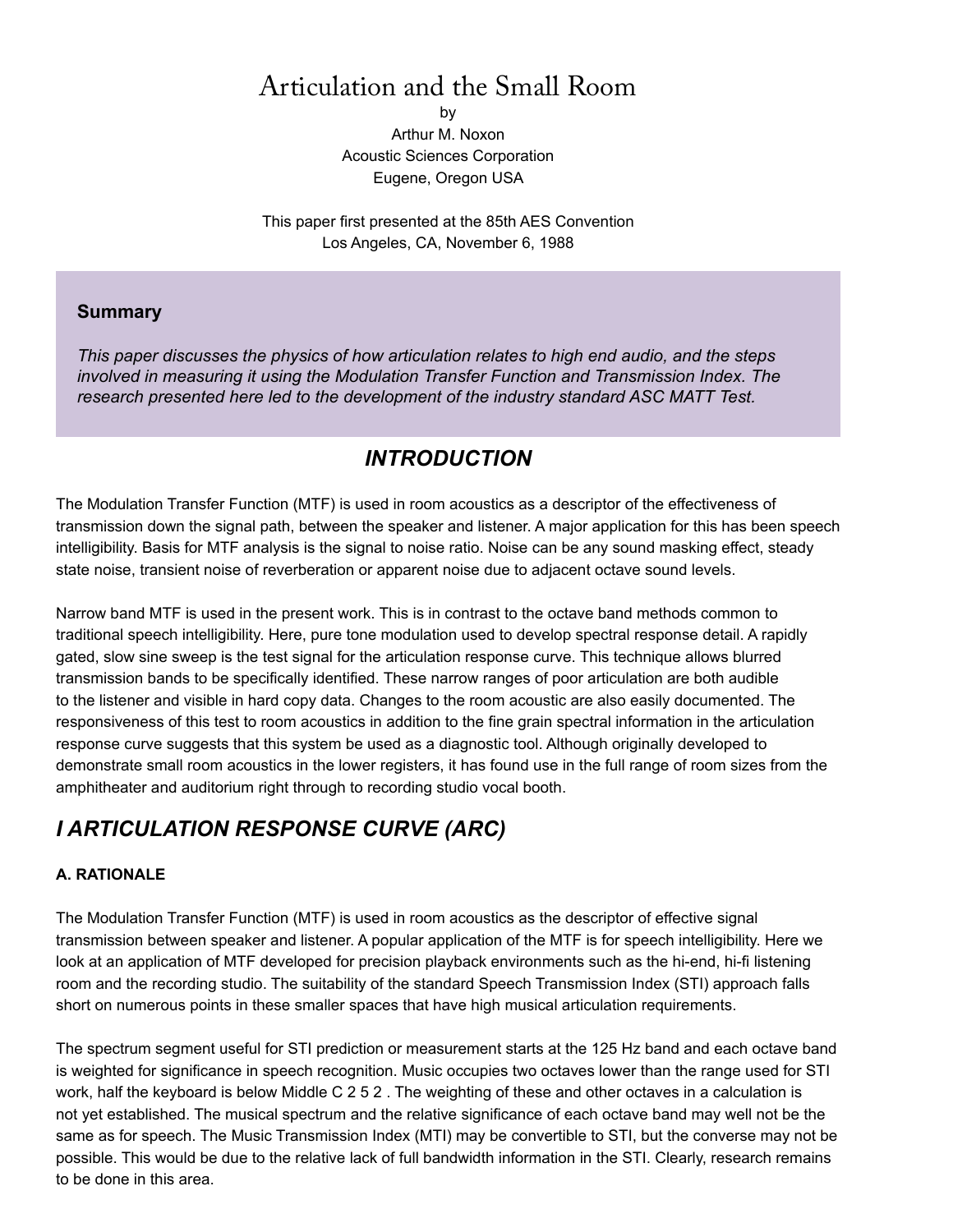The STI joins the group of single index acoustic descriptors, such as NRC, dB, A, IIC, RT60, et. al. Architectural specifications can be satisfied with a single index indicator. Acoustical engineers and consultants engaged in diagnosis and remedy have always required spectral detail and the subject of intelligibility is no different.

Measured STI only needs the signal to noise ratio to be detected. Tracking octave band decay rates is one method used and monitoring modulated octave band noise levels is another. Both use selected octave bandwidths and yield a single intelligibility rating. The approach contributes little to the diagnosis of room acoustics. The present technique provides narrow band spectral articulation information. This facilitates diagnostic efforts and evaluation of STC.

The predictive side of MTF analysis requires the ability to accurately estimate the signal to noise ratio. The noise level is due to the reflections in the room and due to its reverberation. Predictive methods that use room reverberation decay rates have the prerequisite imposed that the room sound field is instantaneously diffuse and has an exponential decay rate.

A non-linear method of predicting noise levels is to use ray tracing of the first 30 reflections. This method better correlates with measured STI. Complex room geometry limits this method. Neither linear acoustics nor ray tracing can be used for predicting in small rooms dominated by room resonant mode decays.

The musical line is characterized as a rapid staccato of complex tone bursts. Music then is a set of musical lines, overlaid and intertwining one another. The basic element of this woven fabric of music is the tone burst. The acoustic descriptor that relates to musical articulation may well be the tone burst, indeed a rapid staccato of bursts. Such a signal has been used for harmonic distortion analysis room acoustic transmission path. Here we only desire measurement of the signal envelope and the faithfulness of its modulated transmission. Wave form reproduction, although important, is not the issue addressed.

A synthesis of these constraints and requirements is embodied in the present approach to MTF. The Articulation Frequency Response Curve (AFC) is a relatively simple, direct physical measurement. Equally important is the subjective aspect. The auditor in a precision listening setting can play the test signal over headphones and hear the rapid, clean staccato of tone bursts whose frequency is slowly varied. The auditor expects the room acoustic to play this signal accurately. By removing the headphones and listening to the same signal in the playback room, defects in the transmission path become quite audible. In a small room, articulation dramatically varies with frequency. Typically, there are tenth-octave bands of totally garbled transmission adjoining similar sized bands of quite intelligible transmission. The Articulation Response Curve is a fine-grained quantification of the "fast tracking" ability of a listening room.

# *II COMPARISON WITH TRADITION*

## **A. DEFINITION OF STANDARD TERMS**

1. Signal Intensity (I)

Standard MTF format assumes the sound intensity envelope is a modulated cosine with a DC offset.

 $I(t) = I_0 x (1 + m \cos 2\pi Ft)$ 

The mean signal intensity (I<sub>o</sub>) is modulated by the modulation amplitude (mI<sub>o</sub>).

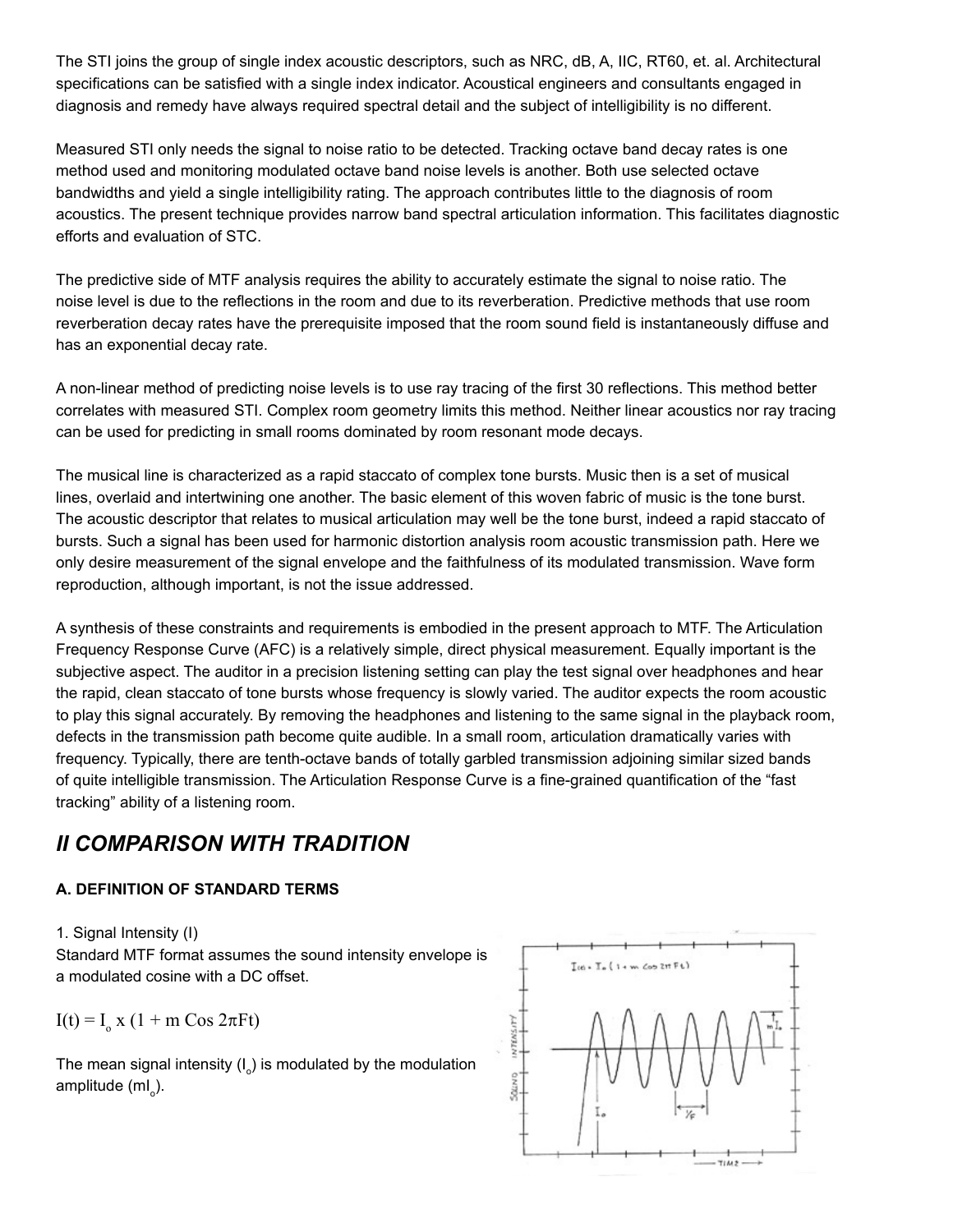### 2. Modulation Index (m)

The modulation index is defined as the ratio of the intensity of the modulation to the mean intensity of the signal, modulation plus noise.

$$
m = \frac{mI_o}{I_o} = \frac{1_5}{I_5 + I_N}
$$

It is also expressed in terms of the signal level  $\mathsf{I}_\mathsf{s}$  = mI $_\circ$  and the noise level  $I_{N} = I_{o} - ml_{o}$ .

### 3. Modulation Transfer (MT)

This is the attenuation in dB of the modulated signal. It is a function of the modulation index.

 $MT = 20 log m$ 

4. Signal to Noise Ratio (SNR)

The signal to noise ratio is the level of difference between the signal and the noise  $(L_{SM})$ .

$$
L_{\text{SN}} = 10 \text{ Log } \frac{I_{\text{S}}}{I_{\text{N}}} = 10 \text{ Log } \frac{m}{I - m}
$$

It can also be expressed in terms of the modulation index.

## 5. Transmission Index (TI)

The transmission index is the SNR measured in dB and expressed in percent. To do this the SNR is offset to a practical zero % level and then proportioned to the range of effective SNR. These are subjectively determined constants that relate the perceived threshold of modulation to the maximum value of modulation.

$$
TI = L_{S/M} + 12
$$

$$
\frac{1}{30}
$$

The offset is 12 dB and the range is 30 dB.

### 6. Speech Transmission Index (STI)

This is compiled as the sum of the weighted TI for each of the 7 octave bands and expressed in percent.

 $STI = \sum_{\kappa} (W_{\kappa} \times TI_{\kappa}) \times 100\%$ 

The weighting factors ( $W_k$ ) normalize to 1.

$$
\Sigma W_{\rm K} = 1.0
$$

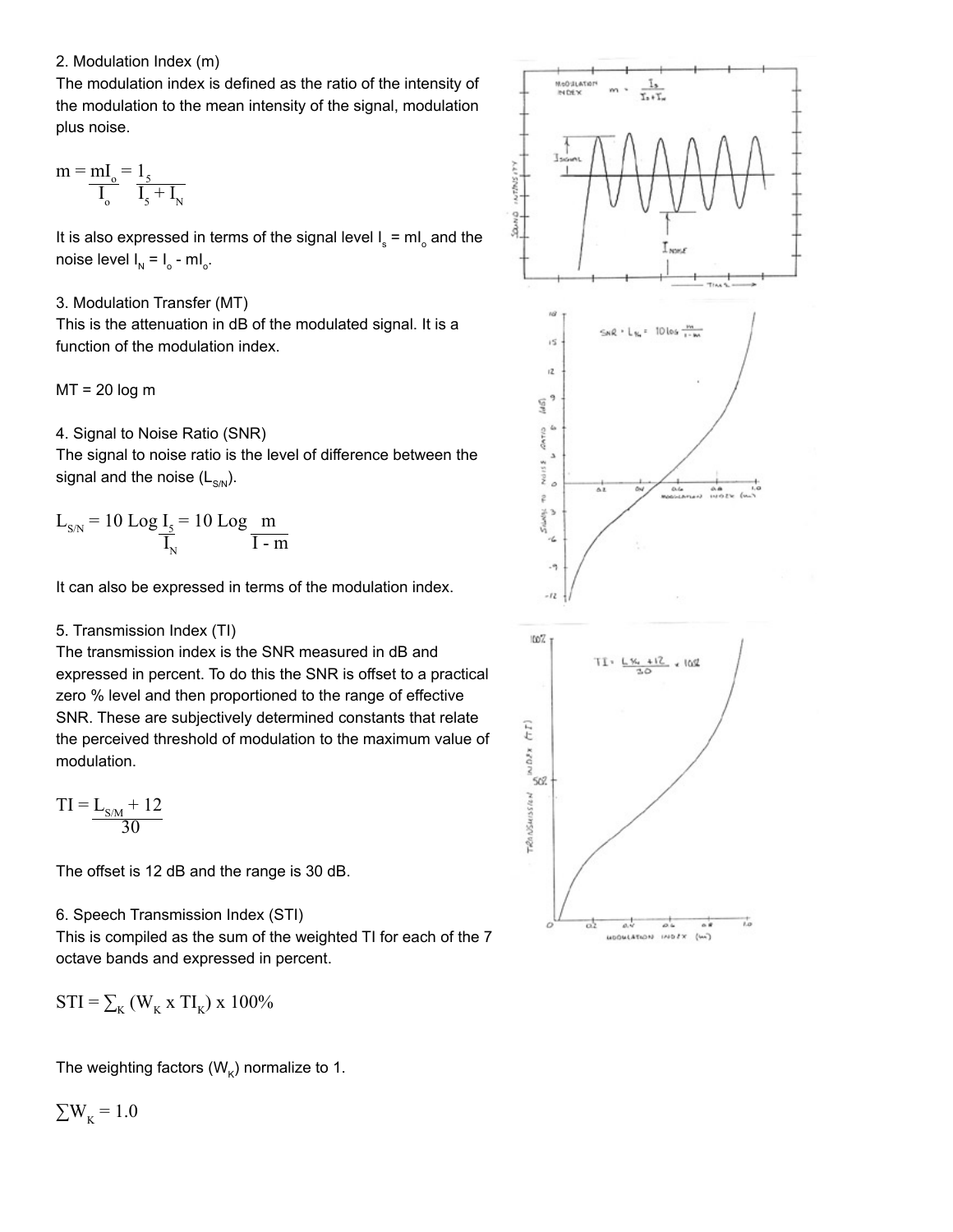### 7. Octave Masking Effect  $(m_0)$

This occurs when the lower octave is louder than the measured one. 0.3% of the lower octave intensity is considered noise acting on the test signal.

$$
m_0 = \frac{I_K}{I_K + \frac{3}{1000} I_{K-1}}
$$

The impact of simultaneous independent masking effects is carried by multiplying their independent modulation indices together.

 $m = m_1 x m_2$ 

## **B. MTF IN PRESENTLY MEASURED TERMS**

1. Signal Modulation Level (L<sub>a</sub>)

Separated signal and noise levels are not directly measured in the present test method. The articulation response curve is the timewise evolution of the received sound levels. This easily allows measurement of  $\mathsf{L}_{\mathsf{a}}$ , the fluctuation in dB of the test signal.

2. Modulation Index m(L<sub>a</sub>)

The modulation level  $(L_{\rm a})$  can be expressed in terms of modulation index by rewriting its definition.

$$
L_{a} = 10\text{Log}I_{2} = 10\text{Log}I + mI = 10\text{Log}I + m
$$
  

$$
\overline{I_{1}}
$$
  

$$
\overline{I - mI}
$$

Upon rearrangement, the modulation index is resolved solely in terms of measured level fluctuation (L<sub>a</sub>).

$$
m(La) = \frac{10^{L a/10} - 1}{10^{L a/10} + 1}
$$

3. Modulation Transfer (MT)

The reduction in modulation can be related to the modulation level at the receiver  $\mathsf{L}_{_{\mathsf{a}}}$ .

 $MT = 20 log_1 10^{L a/10} - 1$  $\sqrt{10^{L a/10} + 1}$ 

# 4. Signal to Noise Ratio (SNR) The signal to noise ratio is developed by using the new

expression of the modulation index.

$$
L_{\rm SN} = \frac{10 \text{ Log } 10^{\rm L\,a/10} - 1}{2}
$$



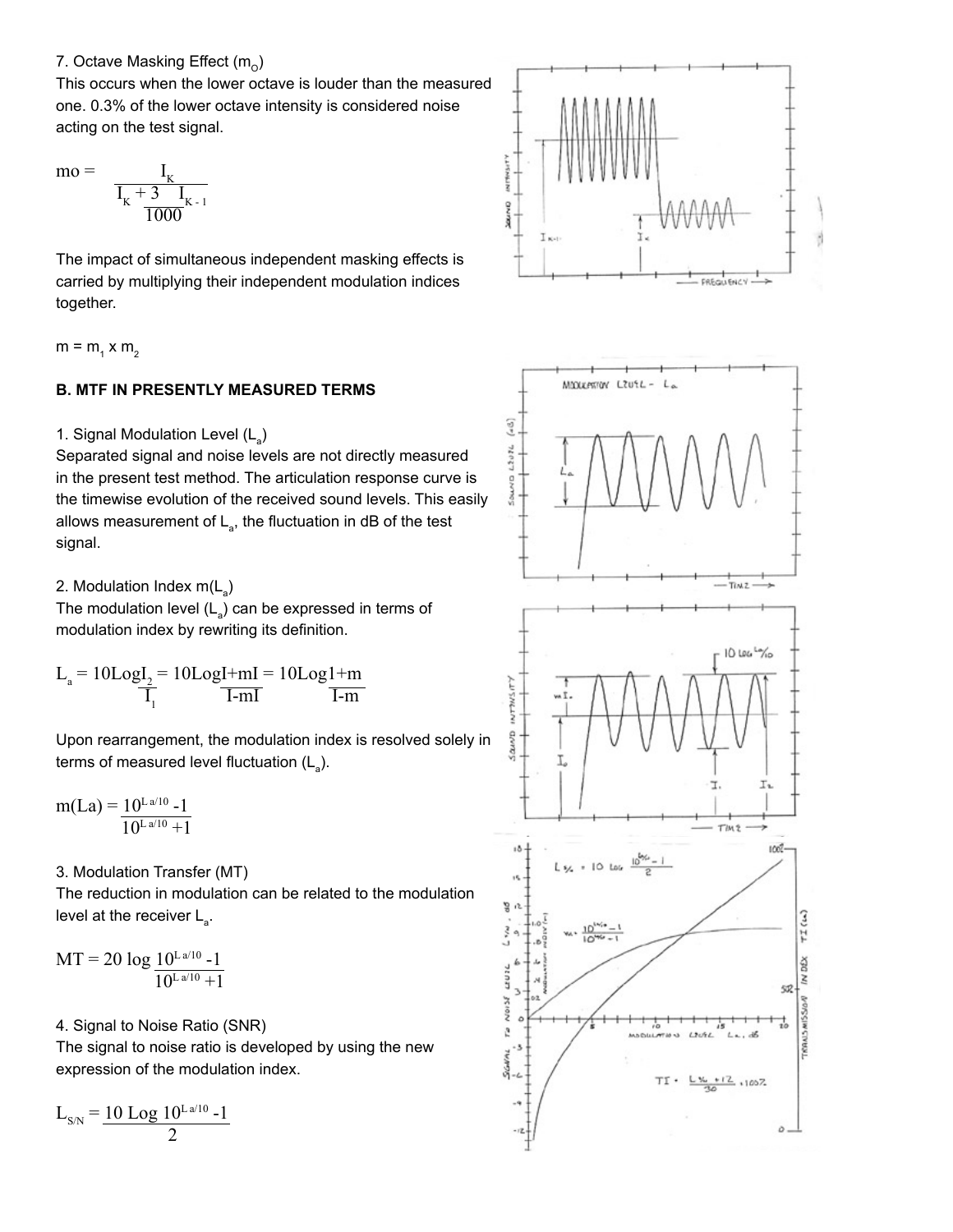5. Transmission Index (TI)

The transmission index remains except as the SNR term is above has been modified.

$$
TI = 10 \frac{\log^{10La/10} - 1}{2} + 12
$$
  
30

6. Mean Transmission Index (TI)

The concept is to sum the various TI values similar to that as done with the STI. Data collected here is not from octave bands but from small bandwidths of tones having similar modulation levels.

The STI octave band weighting factor (W<sub>K</sub>) here is undefined. It will be carried in the form of (Wi) to suggest that a listener based preference fit option still remains open.

The octave bandwidth weighting actor in STI appears here as a "log frequency" term in the averaged 5.

TI = 
$$
\sum_{N} NixTI_i dLogf_i x 100\%
$$
  
\n $\sum_{i=1}^{N} dLogf_i$   
\n $\sum_{i=1}^{N} W_i 10Log \frac{10^{10}-1}{2} + 12 (Logf_i -Logf_{i-1})$   
\n $\frac{30}{2N}$   
\n $\sum_{i=1}^{N} (Logf_i - Logf_{i-1})$   
\nx 100%

# 7. Octave Masking Index (m<sub>。</sub>)

This effect is left out of the current presentation. However, it should be thoroughly investigated and ultimately included. It clearly is an operative with small room acoustics. It is easy to find bandwidths with low level articulation and low mean sound level that are just upfrequency from a loud and strongly fluctuating signal.

A given mean intensity level is given by the mean sound level (L)

$$
I=10^{\rm L/10}
$$

Assume, for example, equal octave fraction band widths for a low frequency 75 dB level followed by a weaker 65 dB level.

$$
mo = \frac{10^{65/10}}{10^{65/10} + 3} = 0.97
$$
  

$$
\frac{10^{75/10}}{1000} = 0.97
$$

This single level shift is of small consequence but cumulative effects can occur due to a very rough response curve loaded with room resonances. Only 4 such 10 dB shifts would produce a 90% masking index.



 $m_o = m_{o1} x m_{o2} x m_{o3} x m_{o4}$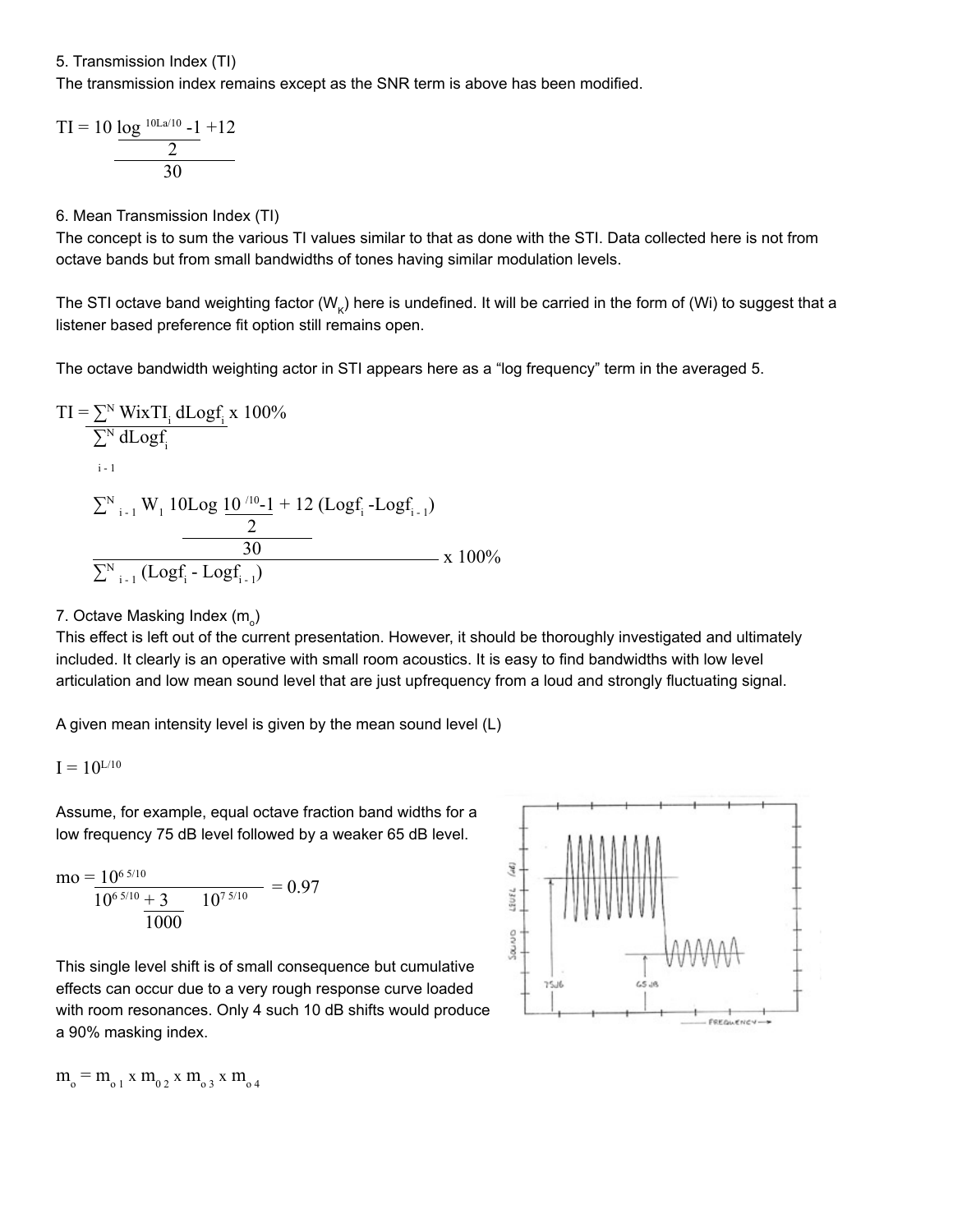# *III APPLICATIONS*

### **A. THE TEST SIGNAL**

#### 1. The Burst

The MTF (Modulation Transfer Function) method of testing for articulation uses a gated audio signal. For musical playback in listening rooms, a pure tone is gated 8 times per second. Shown in the figure is one burst, it lasts about 60 ms. The sweeping frequency changes about 1 Hz during each burst. This particular burst started at 183 Hz and over 60 ms has shifted to 184 Hz.

### 2. Duty Cycle

Each tone burst is separated by a dwell time. We use here a 50% duty cycle: 60 ms on and 60 ms off. During the silent period the signal generator continues to change frequency. The next burst after the 184 Hz signal would start at about 185 Hz and slide upwards to 186. Here we show three distinct tone bursts spread out over a 4/10 second time window. These bursts are clearly 60 ms long followed by a 60 ms dwell.

The burst has a square wave modulation. Typical MTF bursts are sine wave modulated, either amplitude or level. Here the square wave modulation has ringing in it, visible in both the on and the off parts of

the duty cycle. A ramped attack and decay would reduce the ringing effect. Although the pure tone quality of each burst is degraded by the low level ringing, this coloration provided unique cues for the subjective perception of attack transients. At about 2 dB articulation level, the LF ringing loses audibility—this may suggest a method to evaluate perception thresholds of tonal transients.

### 3. Frequency Range

The tone generator is set to be a linear ramp. The signal starts at about 20 Hz and sweeps with a rate of 20 Hz/sec up to 800 Hz and back down to 20 Hz. This symmetrical format has proven easy to read. The ramp up frequencies are not identical to those on the ramp down. This method also serves as a check on the repeatability and accuracy of the test.

#### 4. Signal Intensity

Next is shown the test signal as seen by a dB meter. If each burst is clean and each dwell period quiet, the dB meter output will alternate between loud and quiet levels. The signal rises in the presence of a burst and falls during the dwell time. There are 2 seconds shown and the 16 sound burst level peaks due to the 8 bursts/second test rate. The actual electric signal level shifts some 50 dB. The damping factors in the analyzer circuitry limit the level swing to only 17 dB. However, this seems to be more range than adequate for the analysis of most rooms.



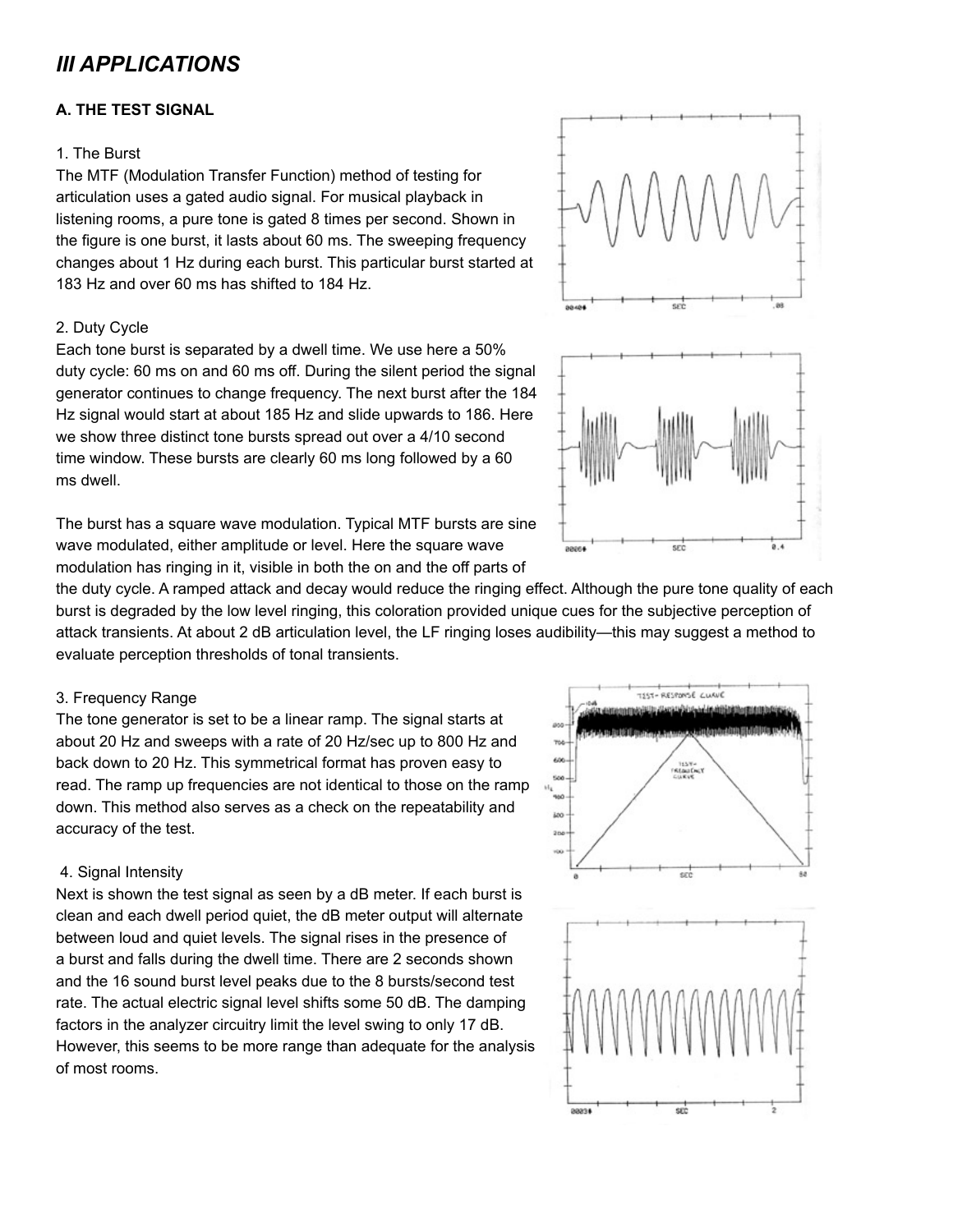#### 5. The Complete Test

The entire test lasts about 75 seconds. The frequency from 20 Hz through 800 Hz and back down to 20 Hz again. The full test is shown. The level swing of each successive tone burst is clearly visible in this display. The burst's tone raises steadily to the 800 Hz peak frequency and then drops back down during the second half of the test. By listening to this signal on headphones, an articulate audition of the test tone is available.

### **B. THE RECEIVED SIGNAL**

### 1. The Test Setup

The gated set of tone bursts is played into the room. This allows the distinct features of playback articulation to be observed. A good way to record the effect is with an omni mic and tape recorder without AGC (automatic gain control). Once the listener's signal is captured on tape, it can be played back through an analyzer circuit at a later date.

### 2. Articulation Response Printouts

The articulation response curve is developed by plotting the recorded sound level vs. time. This is most directly accomplished by running the signal into a chart level recorder. Another method uses the dB level output from a meter to feed the vertical sweep of a storage scope set at very slow horizontal sweep and a printout on an x-y plotter.

### 3. Burst Sequence

A closeup of consecutive tone bursts shows substantial acoustic energy can occupy the dwell period. There are 4 bursts in this 8/10 second display. Notice how the burst is deformed. What used to be a sharp attack, flat sustain and abrupt decay has been turned into a pulse that has lost distinctive features.

Ramps, both up and down take the place of the sharp attack and decay of the articulate signal. The sustain does not hold flat, it is foreshortened by the ramping transitions. In this inarticulate space, the room mumbles, slurs and often will "double-tongue" the rapidly gated signal.

### 4. Articulation Response Curve

Here is what a typical hi-fi demo room does to the fully articulate signal. The signal received by the listener will display some ranges of articulation but most of the test data looks very thin. When the vertical strokes are short, the articulation is weak. There will be little sound level difference between successive tone bursts and dwells. The only way to improve articulation is to "clear the air" between bursts by adding acoustic control.







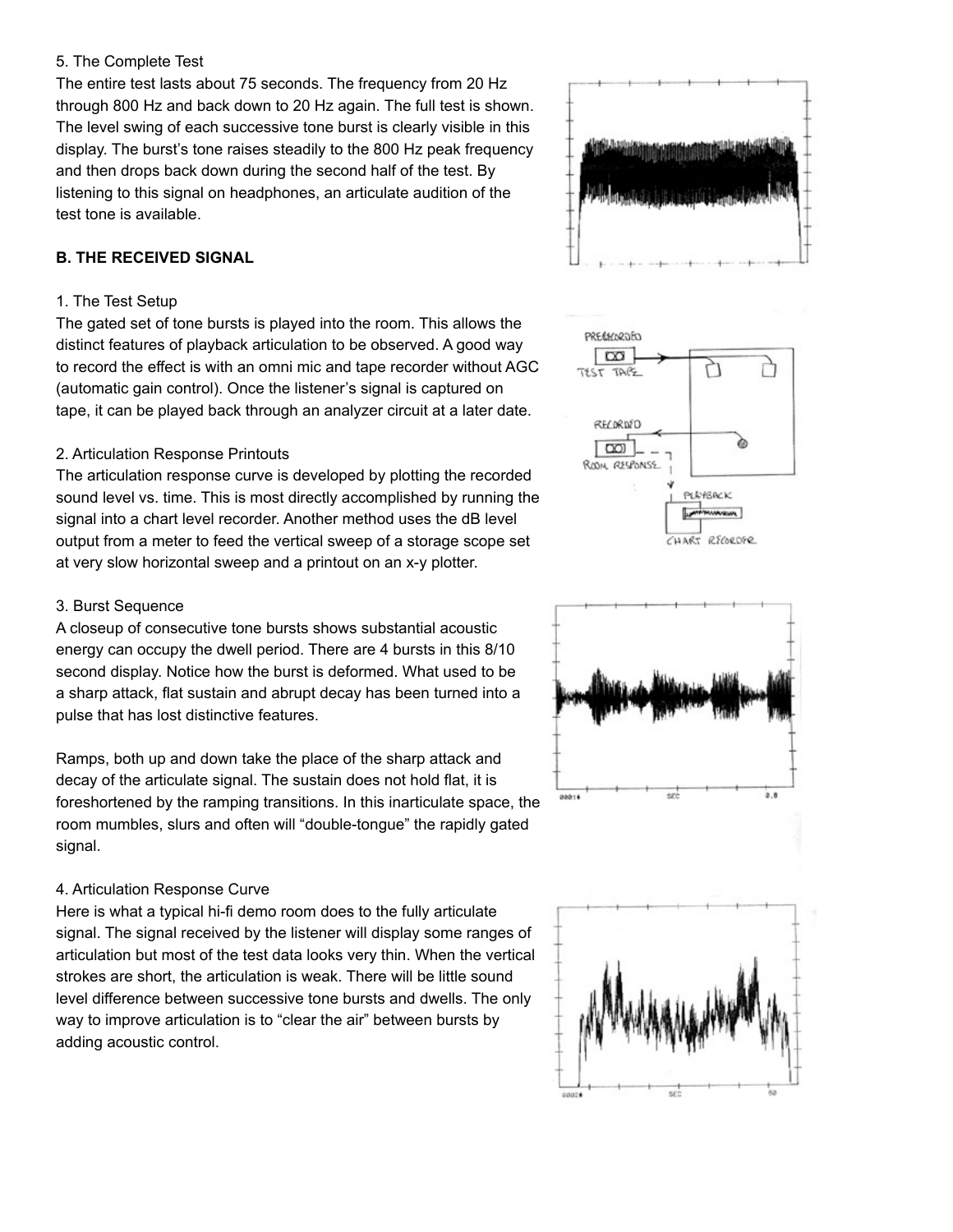# *IV ANALOG TRANSMISSION INDEX*

## **A. APPROXIMATION TO TI**

### 1. Fitted Curve

The STI or as generalized here the  $\overline{T}$  is an equation based on clear definitions. The weighting factor feature (W<sub>i</sub>) can be set and prorated to bandwidths used to convert the TI into the STI. However the data taken must be converted into a computer and processed to calculate the STI. An analog electronic circuit approximation to this equation is desired.

The key is the  $\overline{T}$  term. Within the range of desired values a simple expression has been found to closely match within a few percent. Also note the expression is in terms of  $\mathsf{L}_{\mathsf{a}}$ , the presently measured modulation variable.

$$
\frac{\overline{TI}}{1} = 10 \text{ Log } \frac{10^{\text{La}/10} - 1}{2} + 12
$$
\n(exact)

 $TI^1 \approx \underline{1 \text{ Log } L_a + \underline{1} L_a}$  + 0.08  $(fitted)$  3.2  $(Ref, L_a = 1 dB)$ 

$$
L_{\rm a} + 0.08
$$





## 2. Circuit Diagram for Measurement

The circuit diagram for the analog approximation equation is shown. The first stage develops the level of modulation ( $\mathsf{L}_{_{\sf a}}$ ). The second stage develops the dB level of the modulation (Log L<sub>a</sub>). These two frequency dependant parts are properly ratioed and added to a DC offset then integrated against log frequency. Regardless of the reference level of either term, the DC offset can be scaled to fit.

If the frequency sweep is a log sweep instead of linear, then log frequency weighting will be maintained by integrating over time. Substantial signal conditioning has been left out of this circuit to retain a sense of propriety integrity but the basic elements are presented.

# **B. DISCUSSION OF La AND Log La**

1. Modulation Level  $(L_{a}, dB)$ 

Articulation is measured here in terms of the modulation level in acoustic dB's. The weighting scale dB,A or dB,C doesn't affect articulation. Articulation is merely a difference in sound levels.

It is semantically possible to propose that an effect of negative articulation could exist and not be detected by the present circuit. This occurs whenever sound levels in the dwell period exceed levels, attained during the burst. This seems to be able to happen at a frequency for which sound cancellation occurs. The modulation transfer function is not defined in this situation of negative modulation level.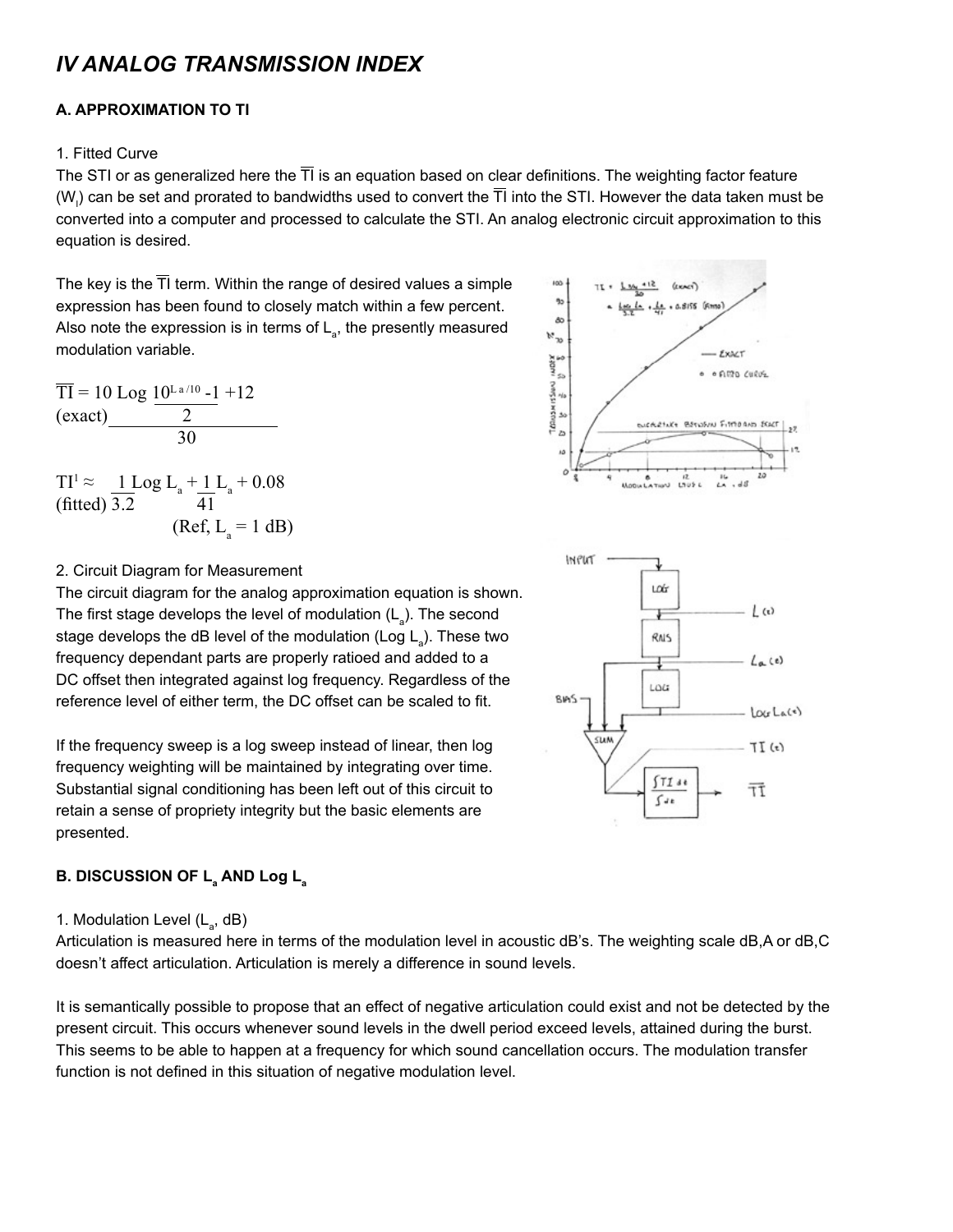Negative modulation is physically improbable. It takes time for resonant conditions, strong enough to cancel a direct signal, to be developed inside the room. The direct signal will exceed reverb levels during this initial energy buildup period in the room. During this transition period, the direct signal will be heard. Energy is always split between the burst and dwell periods.

# 2. Articulation Level (10 Log L<sub>a</sub>, dB)

This is also measured in dB and the scale is adjusted so that 1.0 dB articulation is equal to zero articulation level (Ref, 1dB). This is really mathematically arbitrary but set here with considerations. The listener's minimum perceived level change is 0.4 to 0.5 dB for any tone. For the practical purpose of signal burst reproduction 1 dB level differences though audible have little to no perceived value for depicting quality music transition detail. Therefore, it was chosen as zero dB. Regardless, this is an empirical curve fitting arrangement and a different reference here would be reflected in a different DC offset constant than 0.08 above.

# **C. L, La AND Log La OF TEST SIGNAL**

## 1. Constant Modulation Test Signal

The test signal has a constant signal to noise ratio of at least 45 dB or the full dynamic range of the test cassette tape. The corresponding articulation level shows as the solid, slightly fluctuating dark line. It is overlaid against the back drop of its gated sweep response curve (L<sub>a</sub>).

Two curves are shown here. The sound L(t) level vs. time articulation response curve is the wide4 fluctuating line. Overlaid on it is a solid, slowly changing and relatively flat line, the Modulation Level,  $\mathsf{L}_{_{\mathsf{a}}}(\mathsf{t}).$ 



## 2. Upper Limits to Sound Level

The sound level curve is not fully accurate because of the ballistics in the electronic detection circuits. For this data run the upper limit is about 20 dB. The real 40 dB signal modulation does not show. This is of no practical concern because 15 dB to 20 dB differences between peaks and valleys in the modulation envelope are subjectively quite adequate. Most of the data is often on the order of a 5 dB to 10 dB articulation level (L<sub>a</sub>).

## 3. Calibration

In future work a 1K test tone should be modulated at zero, 1, 5, 10, 15 and 20 dB modulation levels. This will allow calibration of testing circuits. An alternative to this is to step the 1K tone level (zero modulation) to develop calibration at the above -1, -5, -10, -15, -20 levels.

# **D. L, La AND Log La OF RECEIVED SIGNAL**

## 1. Modulated Sweep Response Curve

This shows the signal to noise ratio spectral response of the room to the rapidly gated tone sweep. The actual received signal level L(t) is the wide, rapid fluctuating line.

The overlaid solid line is the transmission index vs. frequency at the 8 Hz gated modulation rate. The mean TI would be the averaged value of this curve.

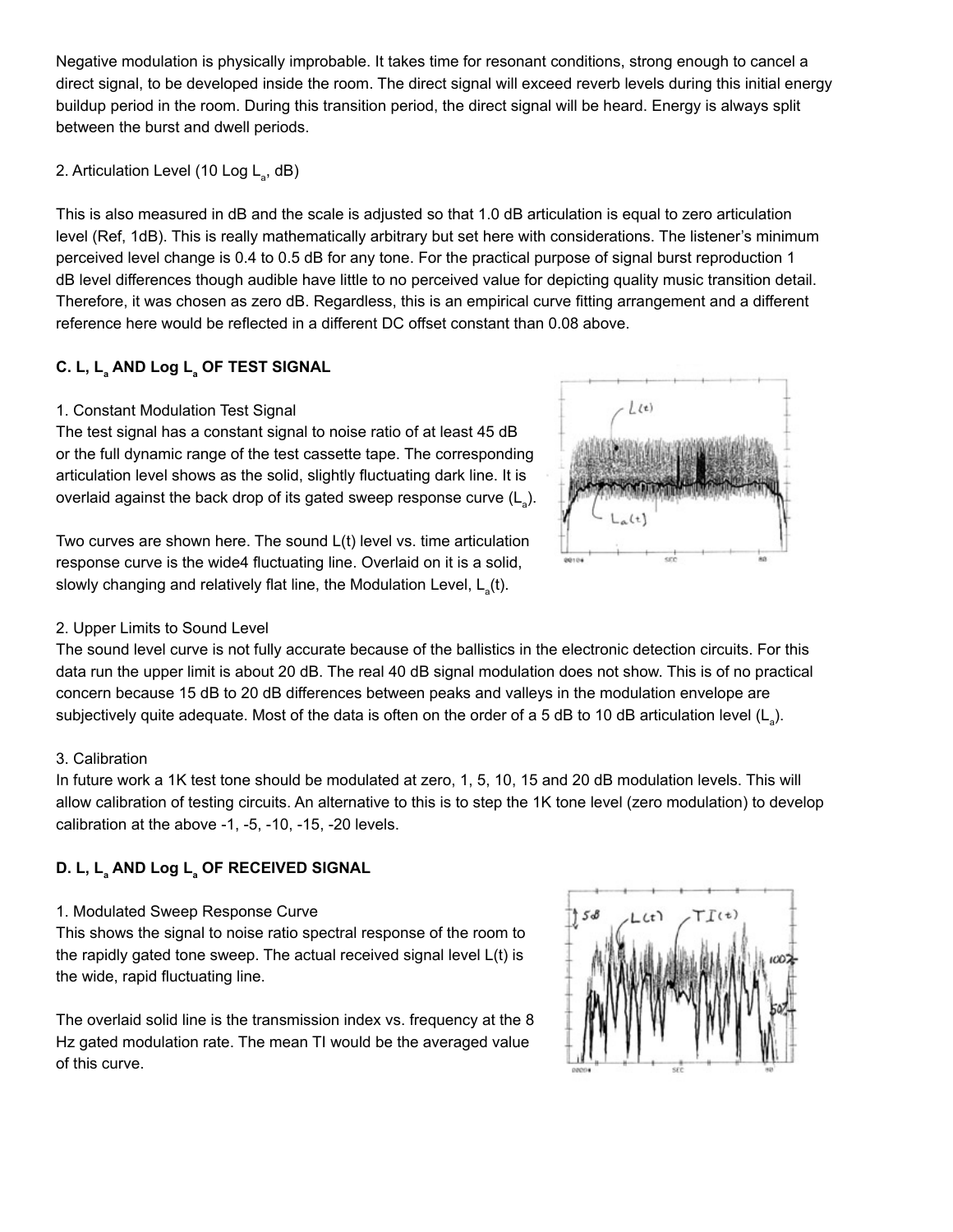2. This curve is a linear frequency sweep and the mean TI requires log frequency weighting. If a log frequency sweep was used instead of linear, then straight integration of the TI in time would produce the mean TI.

Linear sweep is often used in low frequency room measurements. It is said the ear hears quasi-linear frequency scale below 200 Hz. The log sweep spends  $\frac{3}{4}$  of the time below 170 Hz about ¼ of the frequency range to be explored. The remainder  $\frac{1}{4}$  test time packs the remaining  $\frac{3}{4}$  frequency range (200 to 800 Hz). Although log frequency sweep accommodates a simple integration scheme for the mean TI, it most likely is not sampling sufficiently the room articulation. A more sophisticated integration must be used.



# *V SAMPLE TESTS*

## **A. ROOM SEQUENCE**

A listening room, 8' x 14' x 18' with double sheetrocked walls and concrete floor is tested at various stages of acoustic treatment. Fundamental, is the use of corner-loaded bass traps. The mic is placed at the hi-fi listener's position and two speakers, in phase are located at the opposite end of the room in a stereo setup.

### 1. Bare Room Response

To read this type of printout, we focus on the percentage of the test frequency sweep that has a wide (10 dB) swing, peak to peak. Marginally acceptable is a medium swing (5 dB). Real garbling occurs with less than a 2 dB swing. Note also the irregular "median line." It is the average about which jitters the articulation signal. The terrain looks like a lot of steep hills and valleys covered with very little articulation.

### 2. Absorption Added in Stages

a. Here, a simple Tx6 set has been added to the front of the room behind the speakers. Already a substantial pattern of low level articulation is established throughout the entire test. The hills and valleys have grown less severe and are covered better with a wider articulation band. Note also the overall flatness, the room is being acoustically EQ'd.

b. The next setup adds traps (16x3 plus 11x3 pair stacks) at the back of the room. Again, the frequency bands of improved articulation widen. The severity of the peaks and valleys is more reduced. A few peak/valley patterns have even disappeared.

The softening of the peak/valley profiles means the "Q" of the room, the sharpness of its resonance responses, have been lowered. As the room resonances are damped, the peaks drop, the valleys rise and there is an overall softening effect to the room response curve.

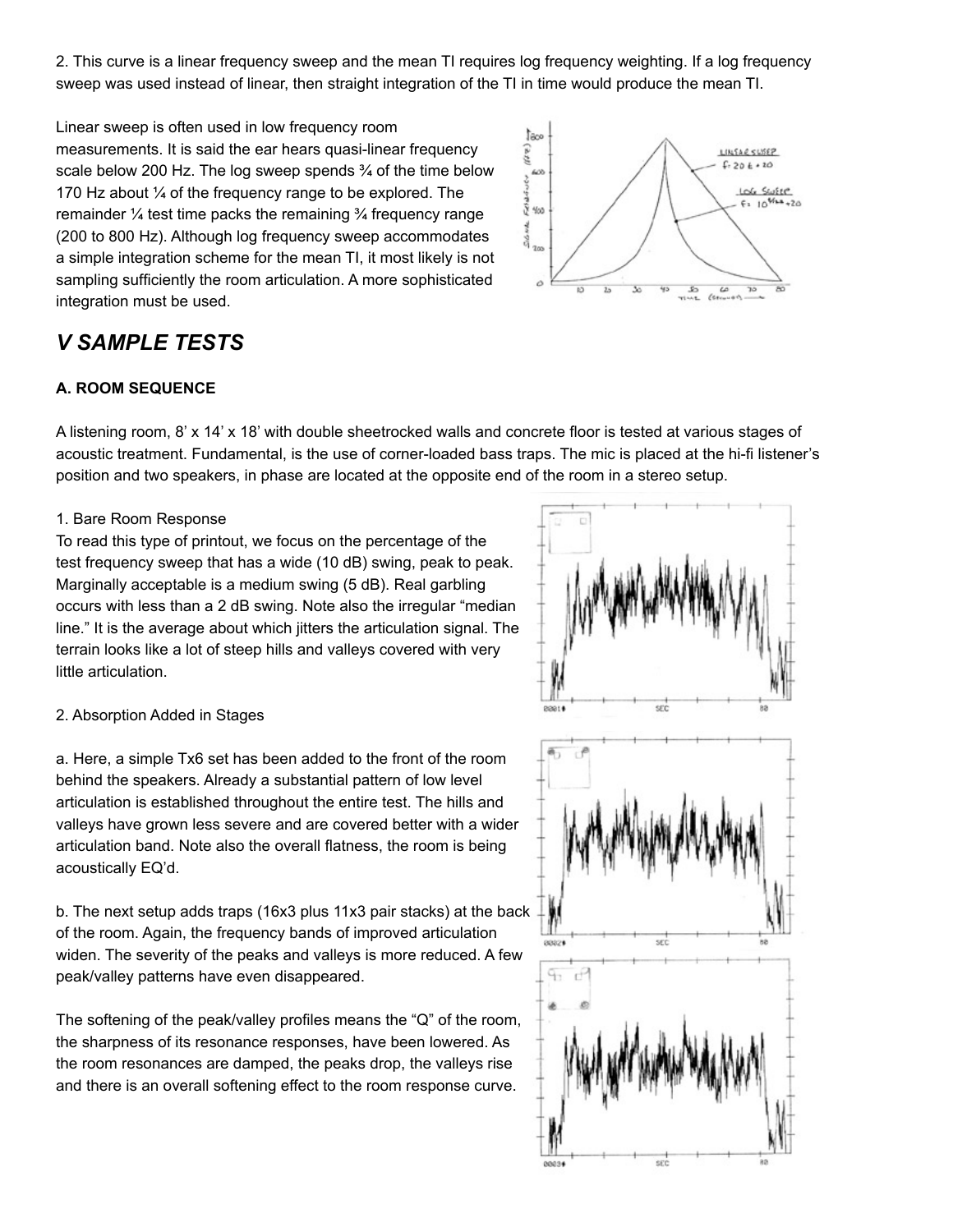c. Next is added a side wall treatment, 4 sets of 9"  $\times$  5'  $\frac{1}{2}$  Rounds. This controls stage width and imaging, lateral flutter and cross talk. It develops overall a much deeper articulation. It produces wide bands of continuously full articulation, some 200 Hz wide between 400 and 600 Hz. Yet, curiously there seems to be some areas of thinning, reduced articulation around 150 Hz.

d. The head wall traps are the next to be set,  $6-11 \times 5 \frac{1}{2}$  Rounds plus a single column of 11x6 Full rounds in the center. This develops stage depth, clarity and imaging detail. Dramatic articulation improvement is seen broadband, the peak/valley terrain flattens substantially. The width of the articulation patterns have grown quite wide and improvement is seen in the mid-bass. The front/rear energy storage system of the room has been dampened to make this marked improvement.

e. Finally we have added the rear wall. A 16x3 + 11x5 center column and 4 sets of 11x5 ½ Rounds with one more pair on the front wall. The result is a very wide and steady articulation pattern that extends even into the deepest bass. Peaks and valleys now even more are soft, rounded. The room still retains a strong, comfortable ambience.

If you compare the overall before and after room articulation signatures, you will see that the sound levels below 100 Hz have not changed and those above 100 Hz are depressed by about 5

dB. In addition, we see that below 400 cycles the articulation signature increases from 2 to 8 dB and above 400 from 10 to 18 dB.

### 3. Equalizer Added

The effects of equalizing the signal were explored. The effort was made to get the trapped, articulate room to have an over flutter response. A 1/3 octave equalizer was set with pink noise and headphones. The following articulation test results. For better results, a parametric equalizer could be used. With this equalizer a noticeable ringing effect occurs, most likely not desirable in quality audio. Nonetheless, the response curve has been flattened, peaks lowered, valleys raised. Notice however, that there is "zero effect" on articulation. Electronic EQ only adjusts levels, not articulation.



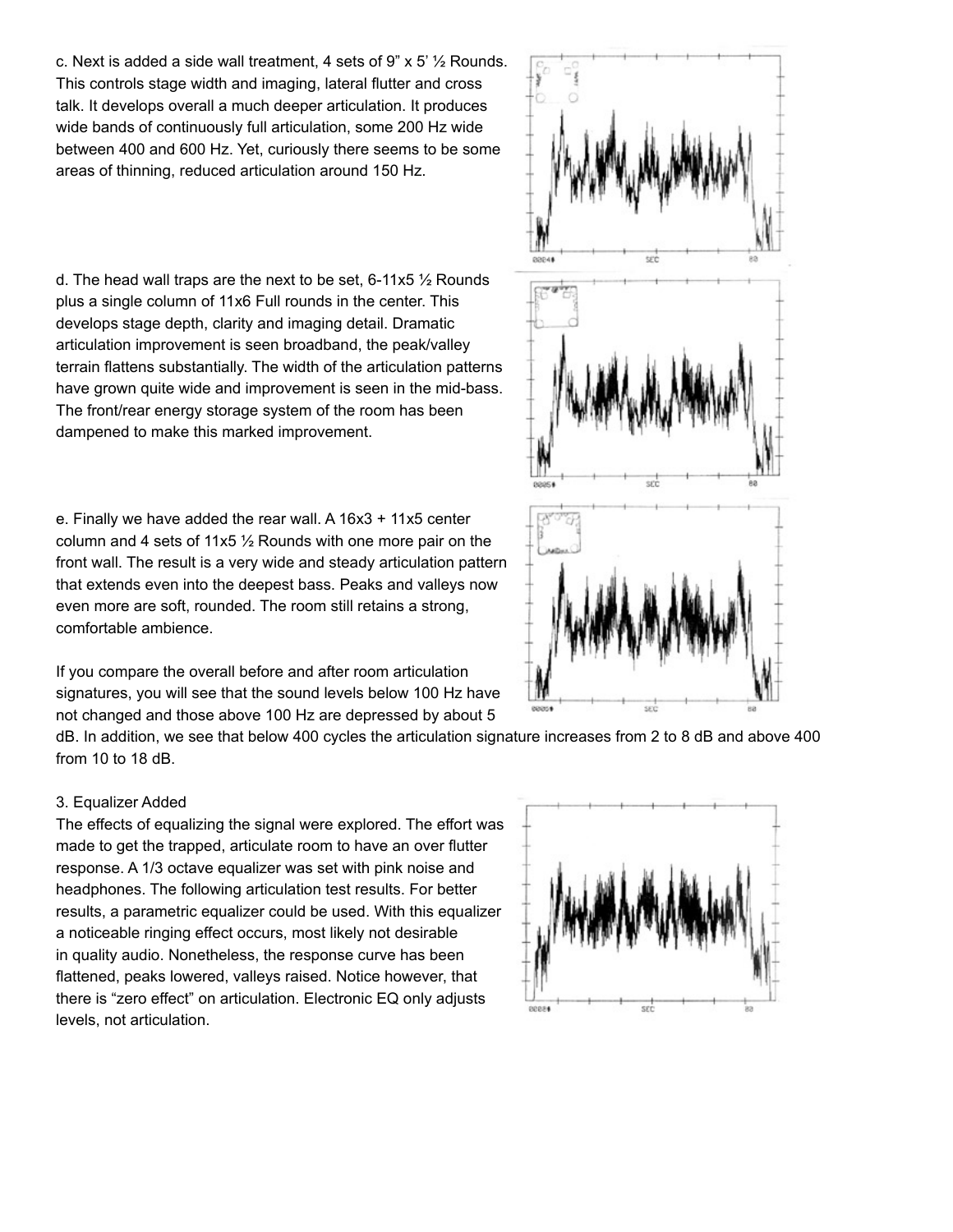#### 4. Full Acoustics Plus Equalizer

a. The "full on" room has also been tested. This is not too unlike the typical dedicated Hi-end reference listening room. Basically, a carpet has been added along with floor bounce traps. All the traps of the prior setup (#6) have been elongated from their 5-foot height to a full floor to ceiling length. A major articulation improvement is noted, especially in the 20 to 400 Hz range. The natural acoustic #Q is taking a strong control, the low-end boom below 100 is almost gone.

b. Finally, to this "ultra" system, we degrade its sonics but add equalizer effects. Again the EQ is set with pink noise, RTA and 1/3 octave equalizer. The result is pretty flat, and articulate response. There are a few small band widths with poor articulation remaining. Even these may well be cleaned up with additional tweaking. Again the ringing effect of the equalizer is clearly audible in this test, something undesired in precision audition.



#### 1. RTA and Room Treatment Sequence

For the entire series of test just described, 1/3 octave RTA was also taken. Above 40 Hz the overall levels are reduced by 2 dB. If we overlay and line up the mid-range levels, we see a relative increase in the lower octaves below 70 Hz by 2 dB. This is the acoustic EQ effect. This acoustic treatment brought the deep bass 2 dB closer to the mid bass levels.

Relatively minor corrections towards flattening the spectrum sound levels with no loss of deep bass sound power is how RTA sees the effects of the full on acoustics. Clearly RTA doesn't begin to suggest the fast tracking ability of the listening room.

### 2. RTA and Slow Sine Sweep

The narrow band frequency sweep room response curve is compared to the 1/3 octave pink noise levels. The frequency range is 20 to 800 Hz. The frequency scale is linear, this stretches the 1/3 octave bandwidths as the frequency goes higher.





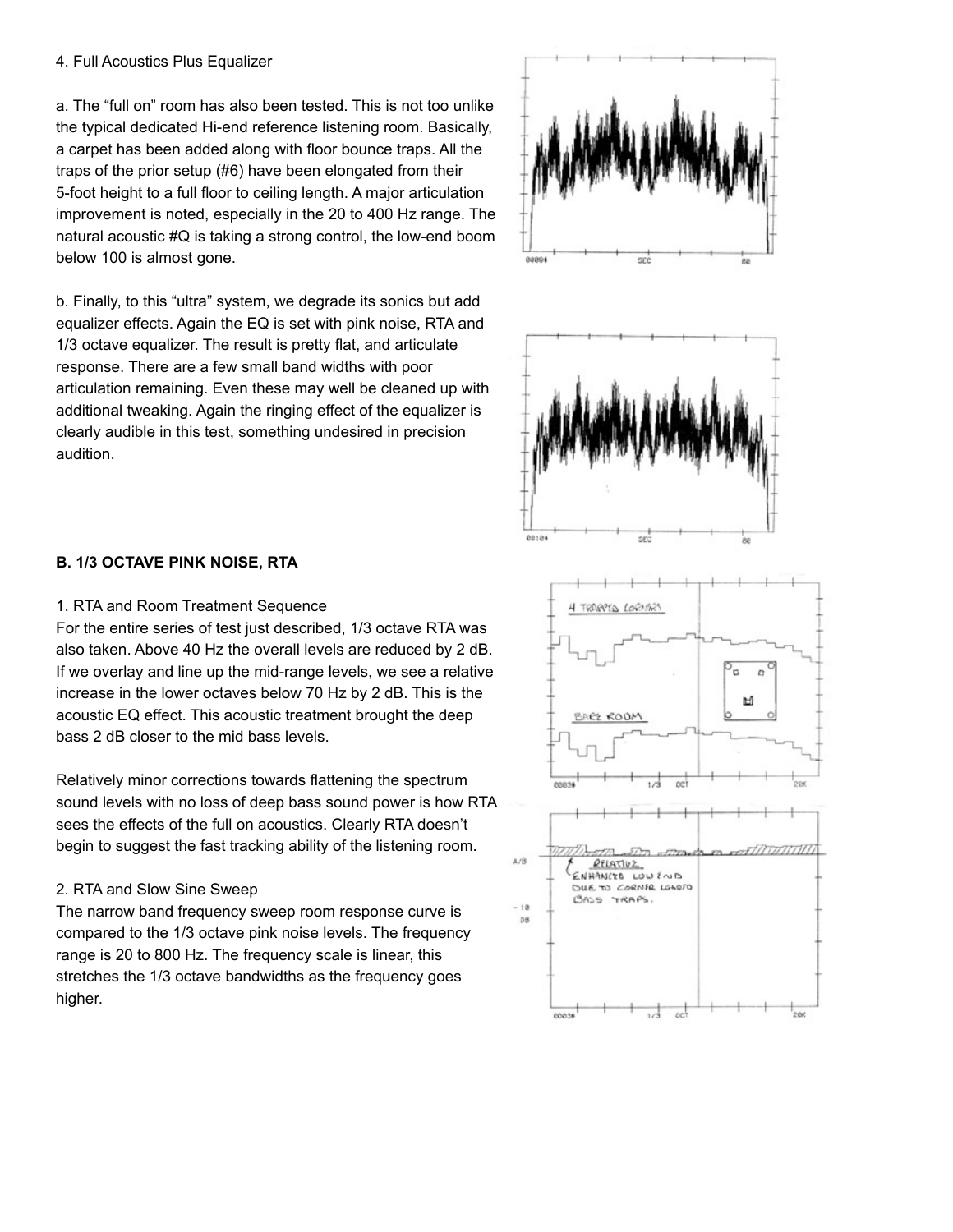The RTA levels are weighted higher with increasing frequency. This is due to wider bandwidths, more 1 Hz levels being added together. The equivalent narrow band spectrum can be had by subtracting the bandwidth weighting term from each bandwidth level.

 $L = 10$ log f + 10log 23%

The 1/3 octave has 23% bandwidth. When the two curves are overlaid the general tendency is seen but the detailed narrow band sweep cannot be even inferred by the 1/3 octave measurement.

### 3. RTA and Articulated Sweep

Not unlike the vague relationship between the frequency response of the room and the RTA, so it is with the articulated sweep. Overall trends do track, but the RTA gives no indications by which features in the articulated sweep response curve can be derived.

For example, 1/3 octave EQ suggests that the 250 Hz band should be cut some 5 dB. However, the articulated sweep response shows that the problem high sound level is a 1/3 octave band centered at 180 Hz.

## **C. SLOW SINE AND MODULATED SWEEPS**

Here we compare the slow sine sweep to the modulated sweep. The sound levels at the listener's position are recorded in both cases between 20 and 800 Hz.

1. Observations and Tendencies Tendencies are noticed. The trend of the slow sine sweep matches the trend of the articulated sweep.

a) Articulation levels  $\mathsf{L}_{_\mathsf{a}}$  of 12 to 15 dB attain peak sound levels equal to that of the slow sine sweep levels.

b) Articulation levels that are less than 12 dB fall short of the slow sine sweep level by an amount approximately equal to: 15 -  $\mathsf{L}_{_{\mathsf{a}}}$ .







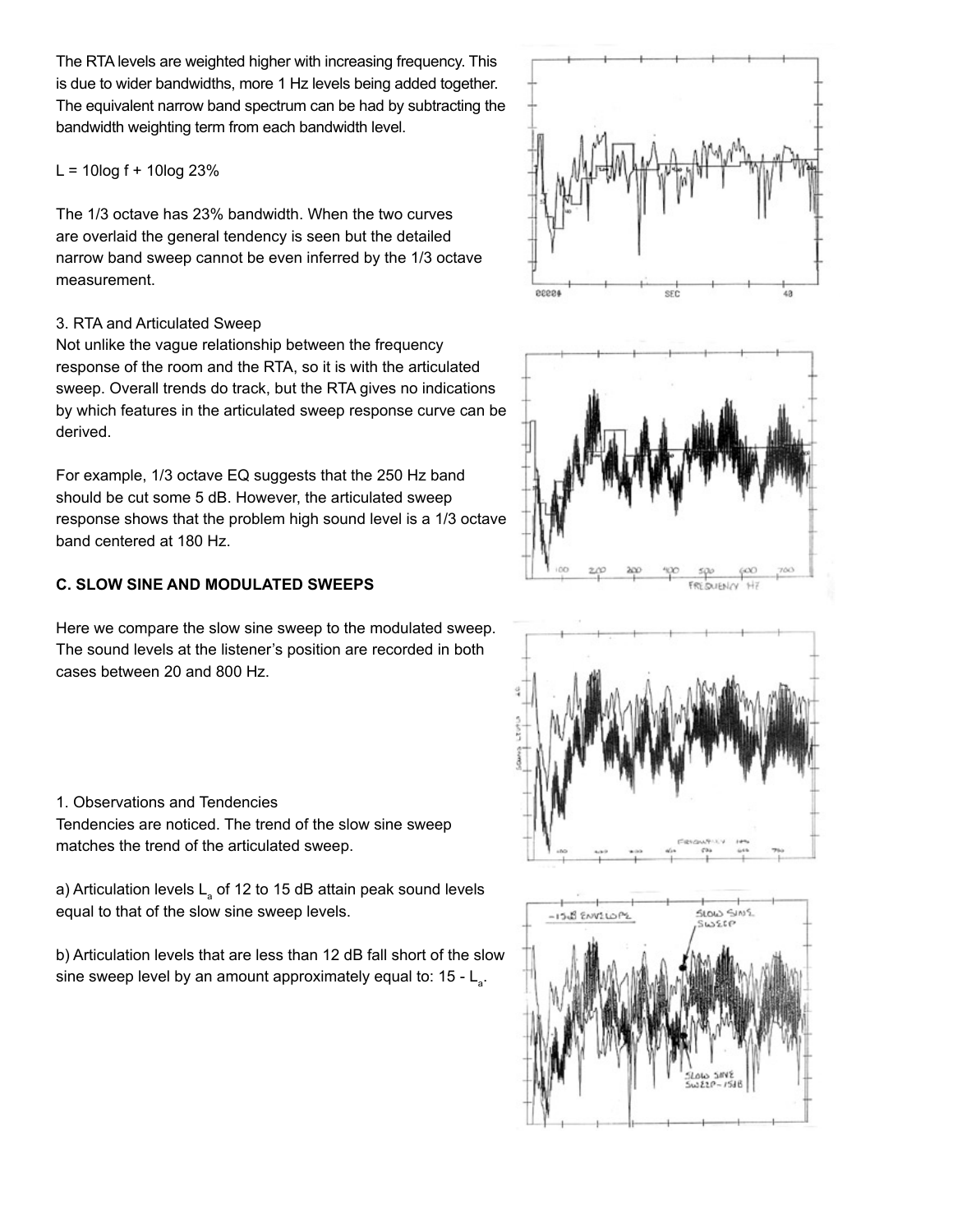c) Strong articulation is associated with wide bandwidths of relatively uniform sound level on the slow sine sweep response curve.

d) The lower the "Q" of sine sweep response curve the stronger the articulation signal.

e) Very low articulation levels are always accompanied by a very sharp, high "Q" room resonance section of the room response curve.

f) Rapid sound level changes in the slow sine sweep curve mark frequency bands with poor articulation response.

### **C. ROOM MODES AND "Q"**

From the above it is clear that room mode spacing and the adjustment of room resonance "Q" are controlling variables in the development of articulation response in small rooms.

### 1. Mode Spacing

To illustrate by contrast, it can be safely concluded that a group of closely spaced high "Q" resonances will produce stronger articulation than if that given group was well separated having well isolated resonance peaks. The tight grouping of some modes leave more spaces between other modes. The real answer to an articulate room will be to have a set properly spaced and damped room resonances.

## 2. Modulation Level La and Room "Q"

It is straight forward to expect that the higher the "Q" for a particular room resonance, the lower the articulation levels would be. For the data presented above in Section V-B, an interesting curve "Q" vs. La is produced. The room "Q" has an almost exact inverse relationship with the articulation level La. The empirical data is found to lie on the curve of:

# $Q \times L$ <sub>a</sub> = 180

Since the minimum  $\mathsf{L}\xspace_{\mathsf{a}}$  for acceptable listening is about 5 dB, the most probable maximum acceptable "Q" will be about 36. For the very desirable La of 10 dB we have room resonance "Q" of 18. The "Q" of a typical room is often 40 to 50 prior to specific acoustic conditioning.





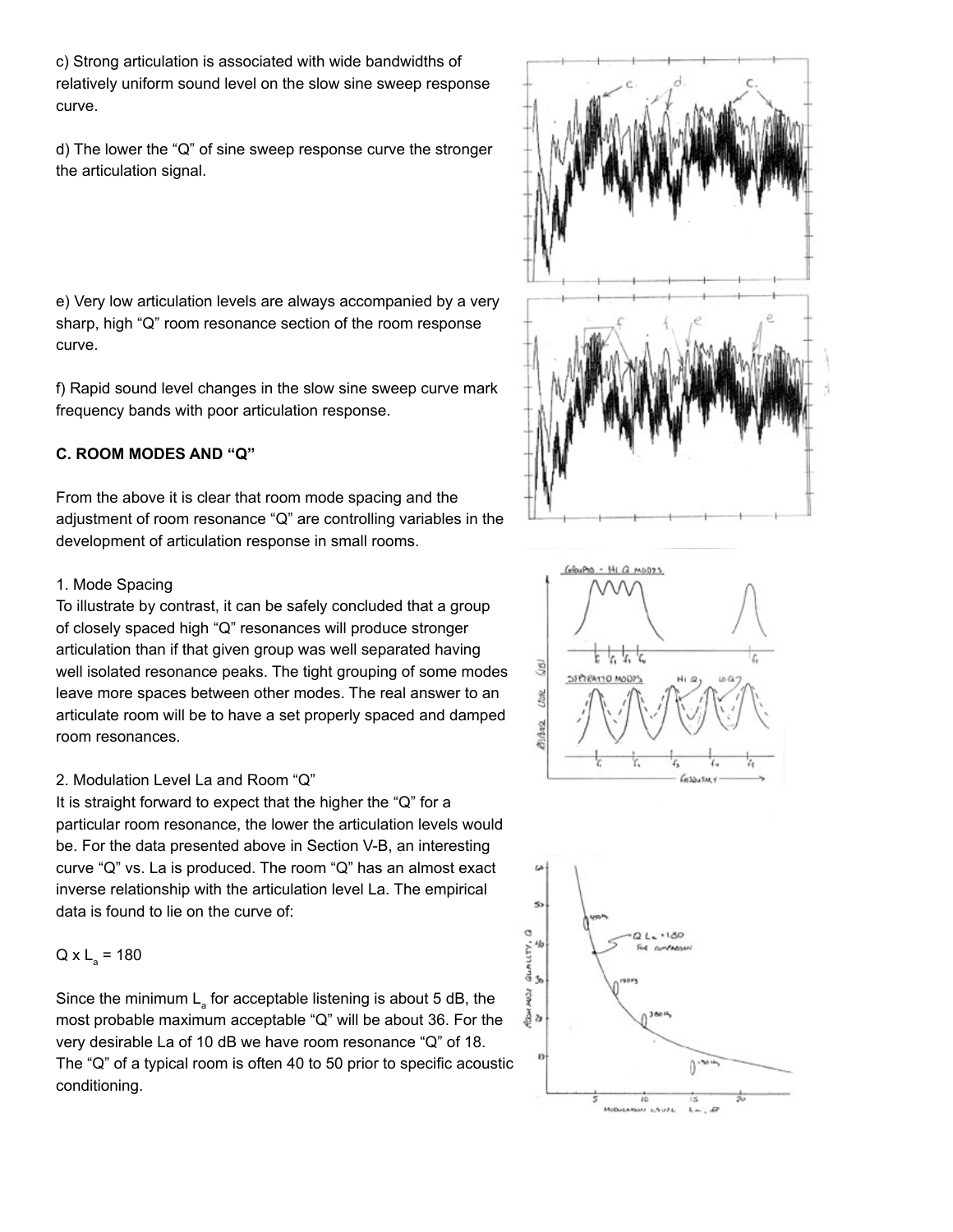### **D. LINEAR "Q" VS La**

The classic sabine equation uses diffuse exponent sound fields. The "Q" vs. La relationship can be predicted, it is seen to not fit the measured relationship. This is expected because the sound field in small rooms and lower octaves does not exponentially decay.

### 1. "Q" and  $RT_{60}$

There exists a group of "Q" relationships dependant on a variety of variables. The RT<sub> $\alpha$ </sub> is no exception.

$$
Q = \frac{1}{22} \quad RT_{60} \times f
$$

The frequency of the resonance (f) part of the dependant variables.

# 2.  $\mathsf{L}_{_\mathsf{a}}$  and RT $_{_{60}}$

For linear  $RT_{60}$ , the diffuse exponential decay sound field level drops proportional to time.

$$
L_a = \frac{60}{RT_{60}} \times t
$$

The gated tone burst has burst rate (F) and its dwell period is the time allowed for sound level decay.

$$
L_{a} = \frac{60}{RT_{60}} \times \frac{1}{2F} = \frac{30}{RT_{60} \times F}
$$

An 8 Hz gated frequency yields an equation relevant to the present test.

$$
La = \frac{3.75}{RT_{60}} \qquad (F = 8 Hz)
$$

3. Linear " $Q$ " and  $L$ <sub>2</sub>

By combining the above equations the frequency dependant "Q"  $x L$ relation is developed.

$$
Q \times L_{a} = 1.36 \, \frac{f}{F} = 0.17 \, f \, (8 \, Hz)
$$

For linear decay the Cis directly proportional to frequency. This is not

what is measured, a constant. Since both definitions used, "Q" and La assume a linear acoustic relationship with  $RT_{\text{eq}}$ , neither can be identified as the non linear term at this point.

### **DISCUSSION**

The goal of this project has been to explore the Transmission Index of small rooms in the lower octaves. The rapidly gated slow sine sweep is an effective test signal. Although envelope shaping of the attack and decay should be explored, the existing coloration led to the observation that low level coloration becomes inaudible at a higher modulation level than does the modulation itself. This suggests that "quality" detection thresholds may well be much different from "quantity" detection. Research in perception along the lines of complex signal detection thresholds needs to be applied to the present work.



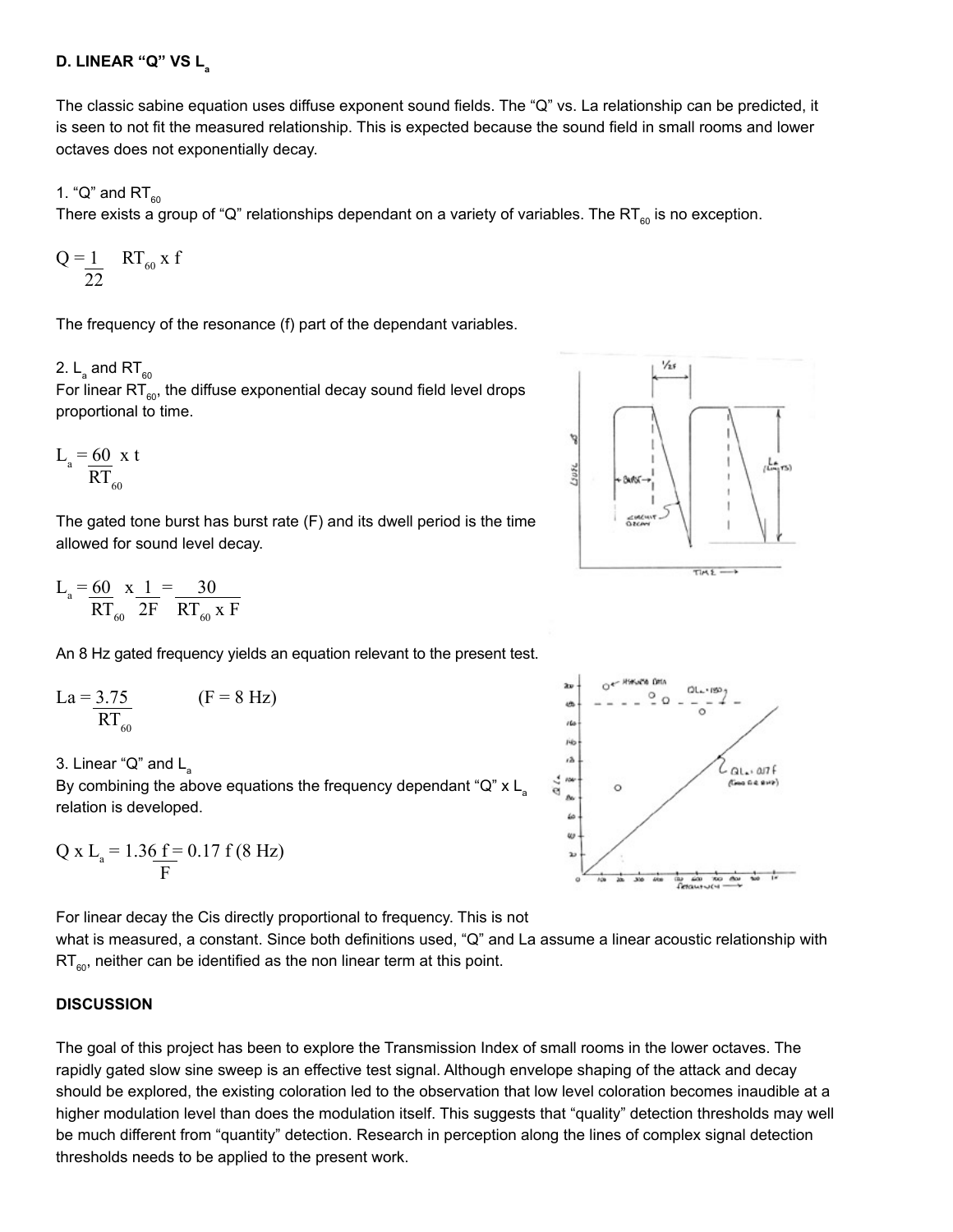The difference between the linear and measured QLa term stands to illustrate that the prediction of TI in the lower octaves in small rooms has yet to be accomplished. More empirical work also needs to be done in this area. The observation presented here is only based on one data run.

A new, complex test signal and detection method may be considered to directly measure the masked partial signal level. A correlation between pure tone modulation levels at the partially frequency and the masking level of the partial wherein a complex tone burst ie. Linear, additive effects, may be fruitful.

The TI equation has been approximated here by a fitted curve using the same single variable. The only reason for this is to access the convenience of a relatively simple analog circuit.

Further work with the exact equation ought to be completed using analog or computational methods to develop the TI. There also may be additional terms added to reduce the error of the approximation curve.

There lies ahead a great opportunity to work on the theoretical side of the Transmission Index at lower frequencies in small rooms. The first step aside from large halls in linear acoustics was the ray tracing method, but this is not applicable to small room resonant modes.

The relative level effect needs to be factored into the present TI approach. A room with strong level changes in a slow sine sweep must be penalized when compared to a room with a relatively flat response. A method to isolate this effect needs to be developed and produce an independent modulation index.

In general, standards for speech in small rooms need to be applied to this work. The performance of STI analyzers needs to be compared to traditional listening tests in small classrooms where modes exist in the speech range. In large halls, little emphasis is given to the lower speech octave, 125 Hz. Small rooms, with their room modes and typical lack of low frequency absorption, may well require re-assessment of this weighting.

### **CONCLUSION**

A method that develops spectral response curves for articulation has been demonstrated. The measure variables have been written into the equations that define the Modulation Transfer Function and the corresponding Transmission Index. The signal to reverberant noise level is directly measured and there is no conversion of data that requires the assumption of linear acoustics.

The equipment used to make this test is relatively common. The source is a pre-recorded cassette test signal. Analysis will use as little as a sound meter and strip chart recorder. By adding a circuit for signal processing, the Transmission Index response curve can be developed. With additional circuits even the STI can be stated.

The STI is fast becoming a standard specification. Engineers and consultants require a spectral version of the Transmission Index in order to remedy the acoustics. Now that this simple and low cost articulation test method has been shown to produce detailed spectral information, it is hoped that this technique will be the forerunner of a new class of sound system analysis.